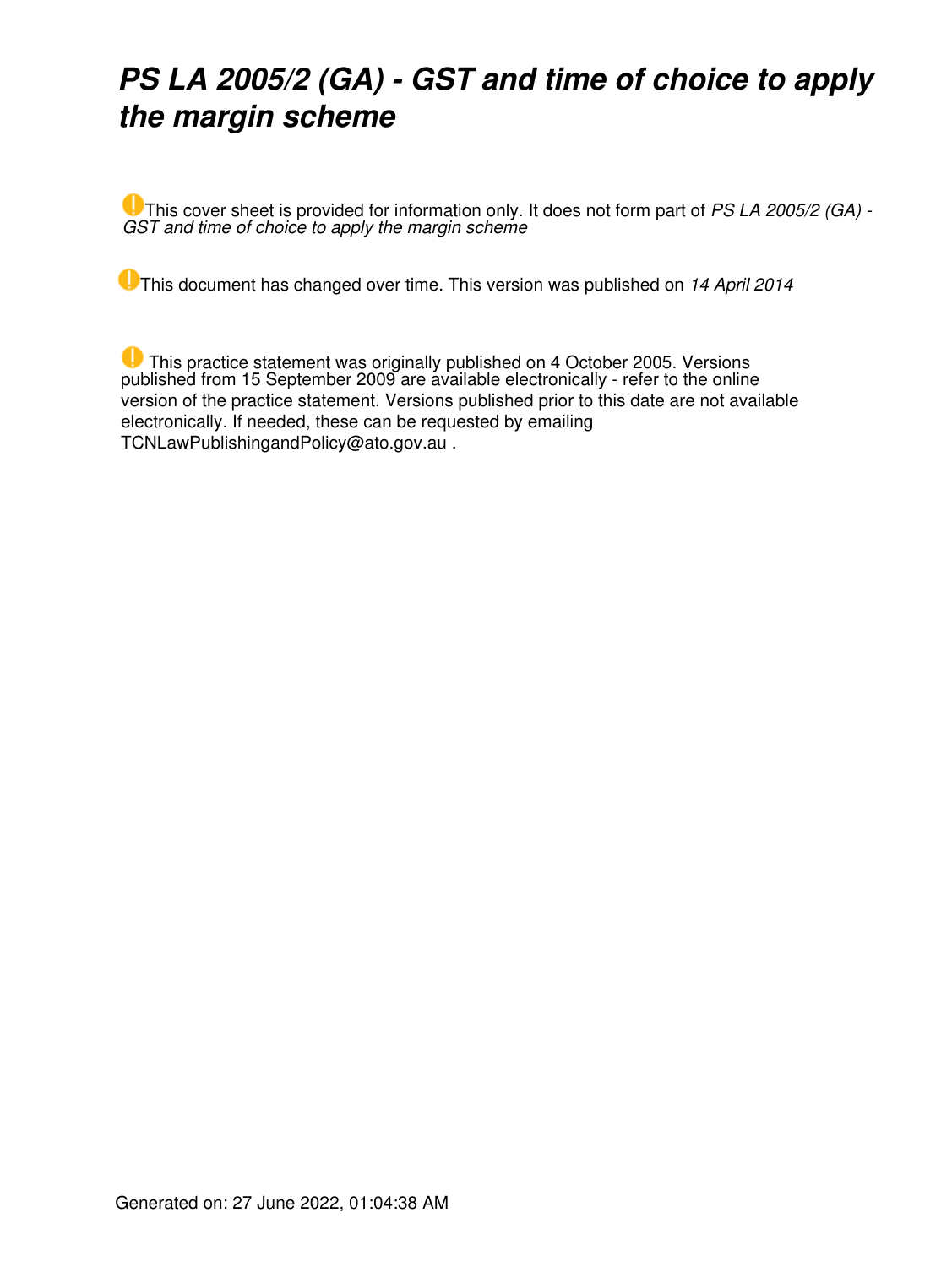

### **Practice Statement Law Administration (General Administration)**

# **PS LA 2005/2 (GA)**

This practice statement was originally published on 4 October 2005. Versions published from 15 September 2009 are available electronically – refer to the online version of the practice statement. Versions published prior to this date are not available electronically. If needed, these can be obtained from the [Advice and Guidance](mailto:LPSMaintenanceandSupport@ato.gov.au) in Tax Counsel Network.

*This law administration practice statement is issued under the authority of the Commissioner and must be read in conjunction with Law Administration Practice Statement [PS LA 1998/1.](http://law.ato.gov.au/view.htm?DocID=PSR/PS19981/NAT/ATO/00001) ATO personnel, including non ongoing staff and relevant contractors, must comply with this law administration practice statement, unless doing so creates unintended consequences or is considered incorrect. Where this occurs, ATO personnel must follow their business line's escalation process.*

#### **SUBJECT: GST and time of choice to apply the margin scheme**

**PURPOSE: To explain when the Commissioner may accept that an entity, which did not choose to apply the margin scheme to work out the GST on a taxable supply of real property until after it made the supply, may account for GST as if the margin scheme applies.**

| <b>TABLE OF CONTENTS</b>                                                                                           | Paragraph |
|--------------------------------------------------------------------------------------------------------------------|-----------|
| <b>STATEMENT</b>                                                                                                   |           |
| <b>EXPLANATION</b>                                                                                                 | 6         |
| Legislative context                                                                                                | 6         |
| Time of choice to apply the margin scheme – the Commissioner's view                                                | 13        |
| Genuine mistakes                                                                                                   | 14        |
| Examples                                                                                                           | 30        |
| Example 1: genuine mistake that the supply was GST-free                                                            | 31        |
| Example 2: genuine mistake that the supply was not taxable $-$<br>pre 1 July 2000 contract                         | 38        |
| Example 3: genuine mistake that the supplier was not required to be<br>registered for GST when the supply was made | 45        |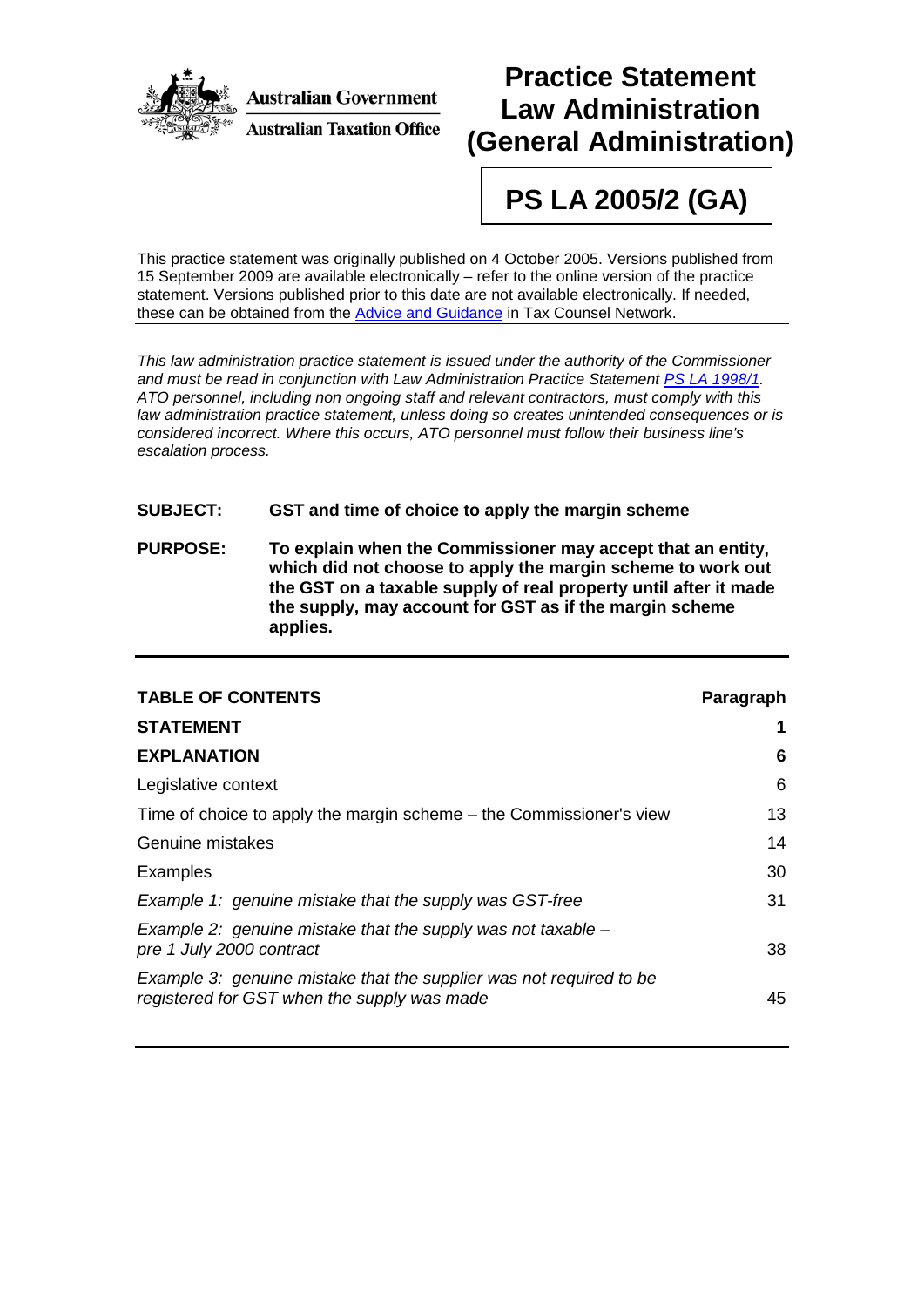#### **STATEMENT**

- 1. This practice statement applies to supplies that are not covered under the provisions contained in the *Tax Laws Amendment (2005 Measures No. 2) Act 2005* that require the supplier and recipient to agree in writing that the margin scheme is to apply. The provisions relate to supplies made under contracts entered into on or after 29 June 2005, other than those supplies made pursuant to rights or options granted before 29 June 2005.<sup>[1](#page-2-0)</sup>
- 2. Therefore, this practice statement applies to supplies made before 29 June 2005 and also to supplies where the supplier entered into a contract or granted rights or options over the real property before 29 June 2005, but made the supply after that date.
- 3. The practice statement sets out the limited circumstances when the Commissioner will ordinarily accept that an entity (the supplier), which did not choose to apply the margin scheme to work out the GST on a taxable supply of real property until after it made the supply, may account for GST on the supply as if the margin scheme applies.
- 4. Those limited circumstances are where the Commissioner is satisfied that:
	- (i) the supplier did not choose to apply the margin scheme until after it made the supply due to a genuine mistake; and
	- (ii) all other requirements for the supplier to be entitled to apply the margin scheme in working out the amount of GST on the supply are satisfied; and
	- (iii) the recipient of the supply does not, and is not likely to have, an entitlement to an input tax credit or a decreasing adjustment in relation to its acquisition of the real property; and
	- (iv) the price for the supply was not agreed by the parties on the basis that GST would be  $1/11^{th}$  of the consideration for the supply; and
	- (v) there is no arrangement that has the effect of producing an outcome contrary to the policy of the legislation.<sup>[2](#page-2-1)</sup>
- 5. A supplier may have paid GST on a taxable supply which was not calculated under the margin scheme but where the circumstances described in paragraph 4 of this practice statement apply. In those circumstances, the credit or refund will ordinarily be allowed if the other requirements for refunds or credits of GST are satisfied, $3$  and there is no unjust enrichment as a result of the credit or refund.

<span id="page-2-0"></span><sup>&</sup>lt;sup>1</sup> PS LA 2005/15 The Commissioner's discretion to extend the time in which the agreement in writing *must be made to apply the margin scheme under Division 75 of the A New Tax System (Goods and Services Tax) Act 1999,* is a practice statement that sets out the circumstances in which the ATO may exercise the Commissioner's discretion to extend the time in which an agreement in writing must be made to apply the margin scheme.  $\overline{\phantom{a}}$ 

<span id="page-2-1"></span><sup>2</sup> *Federal Commissioner of Taxation v. Asiamet (No. 1) Resources Pty Ltd* (2004) 137 FCR 146; [2004] FCAFC 73.

<span id="page-2-2"></span><sup>3</sup> See for example sections 36 and 39 of the *Tax Administration Act 1953* (TAA)*.*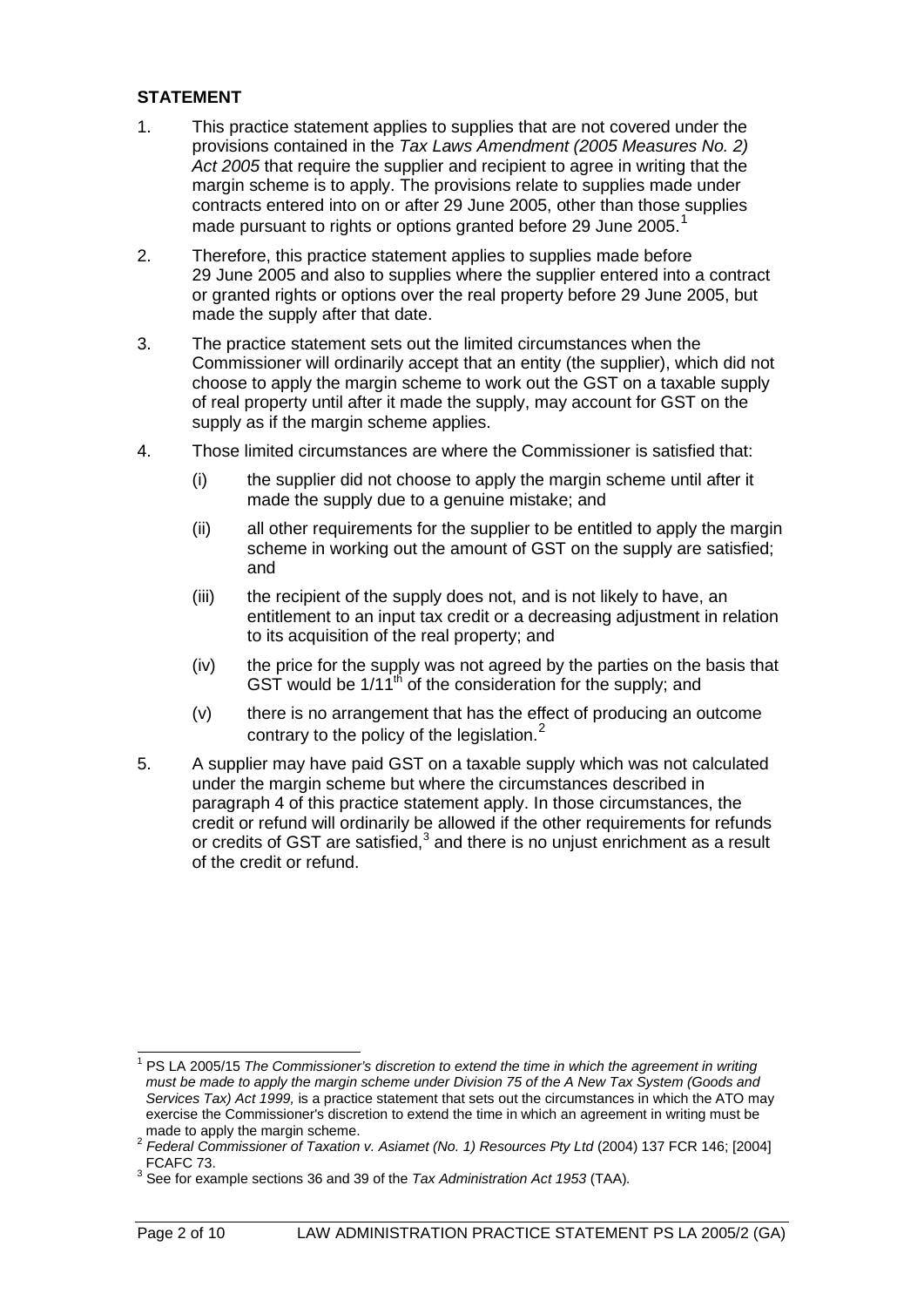#### **EXPLANATION**

#### **Legislative context**

- 6. All legislative references in this practice statement are to the *A New Tax System (Goods and Services Tax) Act 1999*, unless otherwise indicated.
- 7. Normally GST is calculated as  $1/11^{th}$  of the consideration for a taxable supply in accordance with Subdivision 9-C. However, if GST is calculated under the margin scheme for a taxable supply of real property the GST payable is 1/11<sup>th</sup> of the margin for the supply.
- 8. If subsection 75-10(2) applies, the margin is the amount by which the consideration for the supply exceeds the consideration for the supplier's acquisition of the real property. If subsection 75-10(3) applies, the margin is the amount by which the consideration for the supply exceeds a valuation of the real property made in accordance with that provision.
- 9. The intention of the margin scheme is to ensure that, if the margin scheme is applied to work out the GST on a supply of real property, GST is only payable on the value added by the supplier after the commencement of the GST system.<sup>[4](#page-3-0)</sup> It follows that GST calculated under the margin scheme may be significantly less than the amount calculated under the basic rules.
- 10. For supplies other than those requiring a written agreement to apply the margin scheme, subsection 75-5(1) provides that the supplier 'may choose to apply the margin scheme in working out the amount of GST' if the supplier makes a taxable supply of real property by selling a freehold interest in land or stratum unit or granting or selling a long-term lease.
- 11. However, the supplier cannot choose to apply the margin scheme if the supplier acquired the interest, unit or long-term lease through a taxable supply on which the GST was worked out without applying the margin scheme.
- 12. An entity that is registered or required to be registered for GST is entitled to input tax credits for creditable acquisitions that it makes.<sup>[5](#page-3-1)</sup> However, an acquisition is not a creditable acquisition if the supply of the interest, unit or long-term lease was a taxable supply under the margin scheme.<sup>[6](#page-3-2)</sup>

#### **Time of choice to apply the margin scheme – the Commissioner's view**

13. It is the Commissioner's view that, in relation to supplies not requiring a written agreement to apply the margin scheme, the supplier must choose to apply the margin scheme at or before the time it makes the supply<sup>[7](#page-3-3)</sup>.

<span id="page-3-0"></span> $4$  Explanatory Memorandum to the A New Tax System (Goods and Services Tax) Bill 1998 at paragraph 6.100.<br>
<sup>5</sup> Section 11-20.<br>
<sup>6</sup> Section 11-20.<br>
<sup>6</sup> Section 75-20.<br>
<sup>7</sup> GSTR 2000/21 *Goods and services tax: the margin scheme for supplies of real property held prior to*  $\overline{\phantom{a}}$ 

<span id="page-3-3"></span><span id="page-3-2"></span><span id="page-3-1"></span>

*<sup>1</sup> July 2000*; GSTR 2006/7 *Goods and services tax: how the margin scheme applies to a supply of real property made on or after 1 December 2005 that was acquired or held before 1 July 2000*, and GSTR 2006/8 *Goods and services tax: the margin scheme for supplies of real property acquired on or after 1 July 2000* and *Margin scheme - made easy* (NAT 73740) outline the Commissioner's views regarding in what circumstances the margin scheme may be used, how valuations are to be made, when you must choose to apply the margin scheme and what documentation is required.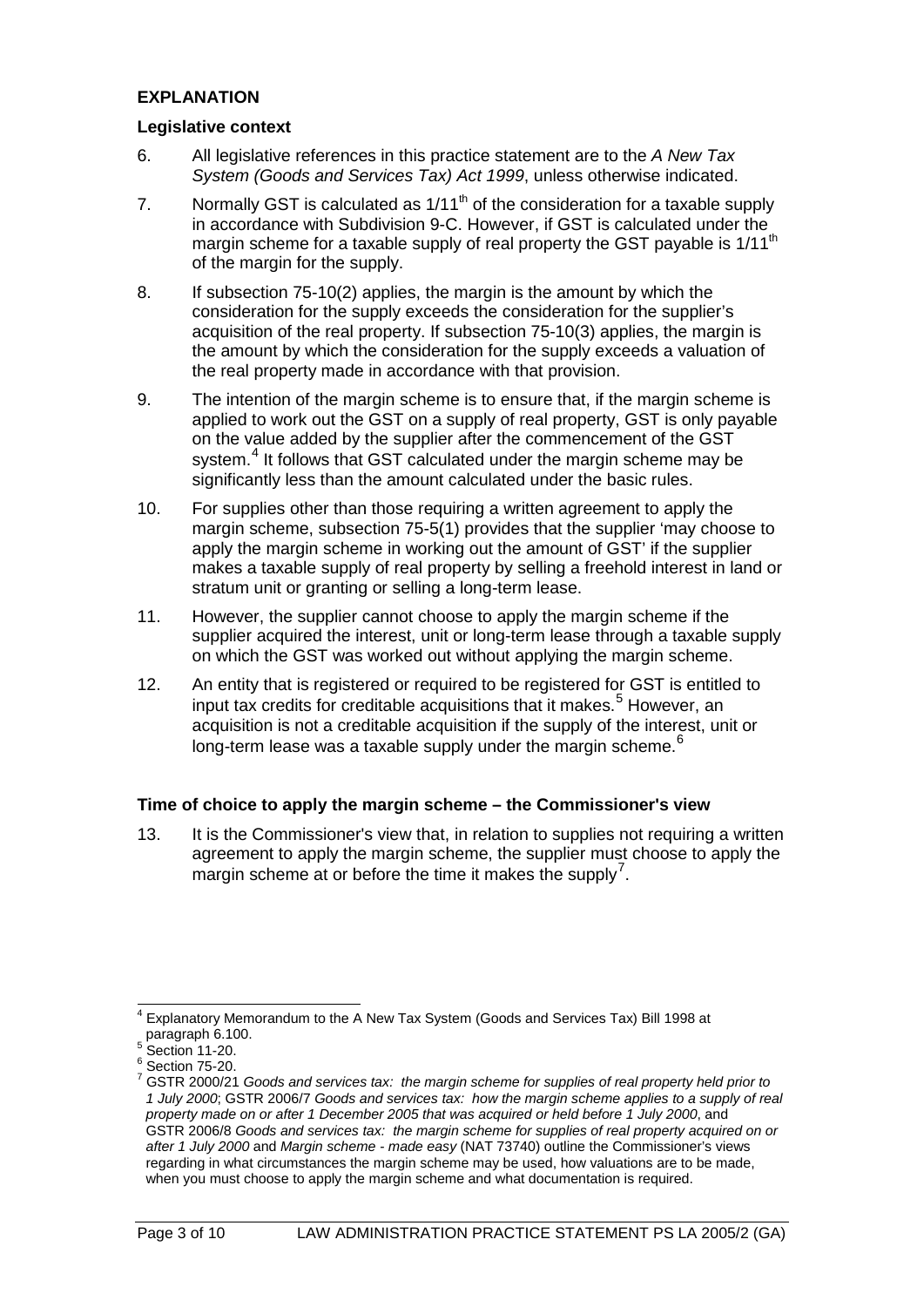#### **Genuine mistakes**

- 14. The supplier may fail to choose to apply the margin scheme by the time it makes the supply as a result of a genuine mistake. Such a mistake could result in a sizeable unforeseen liability, especially where GST calculated on the margin would have been a small amount relative to the GST calculated as  $1/11<sup>th</sup>$  of the selling price.
- 15. Examples of circumstances where the supplier may not have chosen to apply the margin scheme until after it made the supply due to a genuine mistake may include a genuine mistake about whether:
	- (i) the supply of real property was a taxable supply (see Examples 1 and 2 at paragraphs 31 to 44 of this practice statement); or
	- (ii) the supplier was required to be registered for GST when the supply was made (see Example 3 at paragraphs 45 to 52 of this practice statement).
- 16. Taxing the full consideration in these circumstances may be regarded as contrary to the policy intent of the margin scheme and result in GST being paid on value added before the commencement of the GST system where the supplier owned the real property before 1 July 2000.
- 17. The amounts of GST payable under the core provisions may be substantial relative to the amounts payable under the margin scheme. Where that is the case, the Commissioner's resources are likely to be disproportionately employed in resolving disputes in this area if genuine mistakes have occurred and there has been no intention to avoid or minimise GST.
- 18. For these reasons, the Commissioner considers that there are circumstances in which, consistent with good administration of the GST legislation, he may accept that GST may be accounted for *as if* the margin scheme applied even though the supplier chose to use the margin scheme after it made the supply.
- 19. In doing so, the Commissioner is not prepared to allow GST to be accounted for in that way in every case where the supplier chooses to apply the margin scheme after it made the supply. That would, in our view, be contrary to the requirements of the legislation and is therefore not an option available to the Commissioner consistent with his duty to administer the legislation.
- 20. The Commissioner is also mindful that any decision of this kind should not affect the position of the recipient. Therefore, the Commissioner would not regard the margin scheme as *applying* if the supplier wants to choose to apply the margin scheme after it makes the taxable supply. That would be contrary to our view of the proper construction of the provisions and could disadvantage a recipient who might otherwise be entitled to an input tax credit.
- 21. Therefore, while each matter will need to be considered by reference to the facts and circumstances of the case, the Commissioner will, in the limited circumstances set out at paragraph 4 of this practice statement, ordinarily accept that the supplier may account for GST *as if* the margin scheme applies even though, on our view of the legislation, the choice to apply the margin scheme had not been made by the required time. The practice statement does not affect the position of a purchaser who would not be entitled to apply the margin scheme on a subsequent taxable supply of the real property.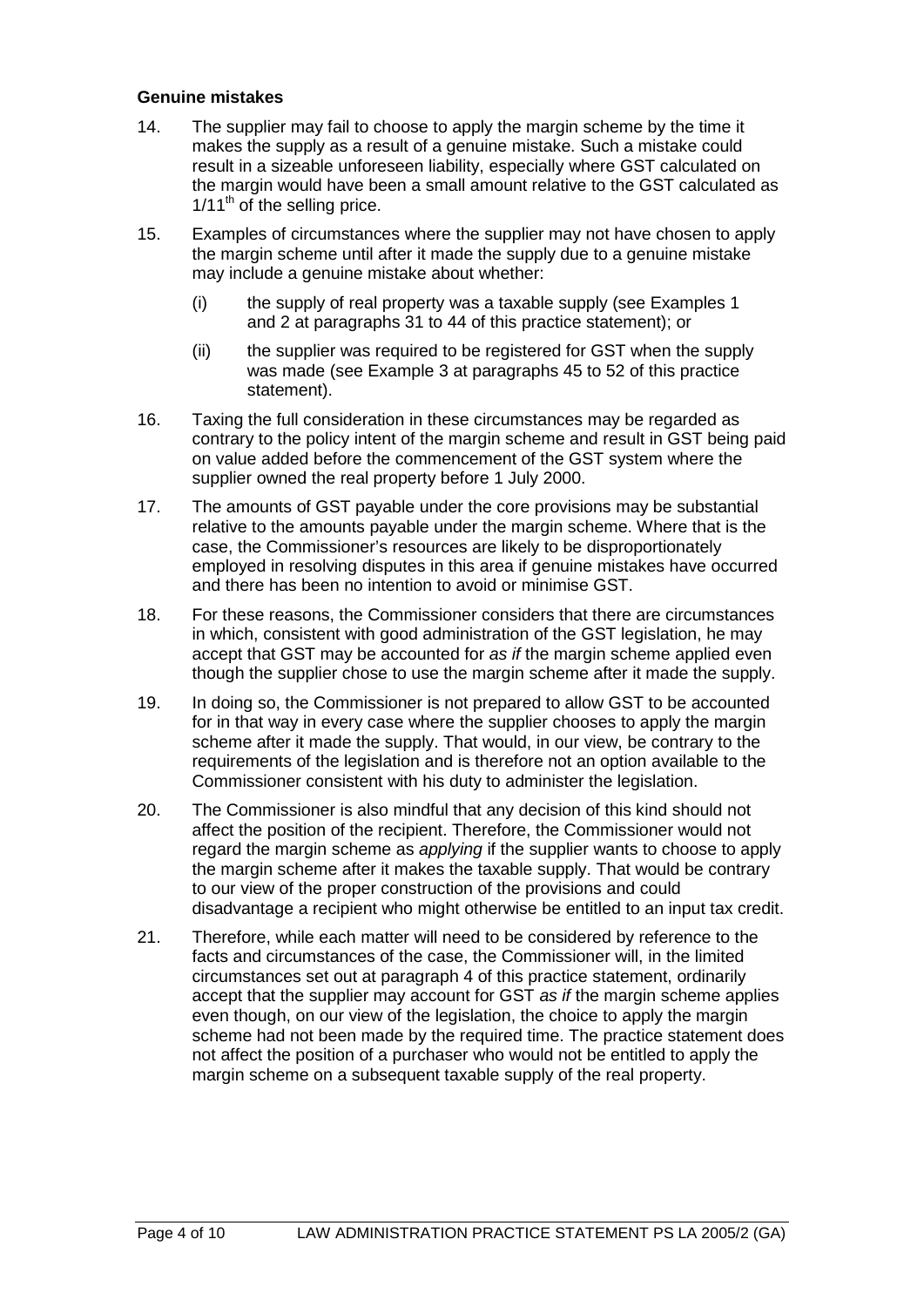- 22. However, the Commissioner could not responsibly allow GST to be accounted for as if the margin scheme applies if the recipient of the supply would nevertheless be entitled to an input tax credit for its acquisition of the real property. That could involve paying input tax credits in amounts higher than the GST paid on the relevant supply. Even if the recipient is not registered or required to be registered for GST, and therefore not entitled to an input tax credit, there would be a remaining risk that the recipient may subsequently apply for registration with the registration backdated to the date of acquisition of the real property. By doing so, the recipient might become entitled to an input tax credit for acquisition of the real property.
- 23. Accordingly, under this practice statement, a supplier cannot account for GST as if the margin scheme applied unless the Commissioner is satisfied that the recipient is not entitled, and not likely to become entitled, to an input tax credit for its acquisition of the real property.
- 24. The Commissioner considered merely limiting this condition to cases where the recipient is not likely to become entitled to an input tax credit for its acquisition of the real property. However, there would be a remaining risk to revenue in that case if a decreasing adjustment is made under Division 129. For that reason, this practice statement also does not provide for a supplier to account for GST as if the margin scheme applied unless the Commissioner is satisfied that the recipient is not likely to become entitled to a decreasing adjustment in relation to its acquisition of the real property.
- 25. The Commissioner therefore expects that this practice statement is more likely to enable a supplier to account for GST as if the margin scheme applied where the recipient would not ordinarily be entitled to an input tax credit, such as where the real property is acquired for private residential use. In cases where the real property is used for commercial purposes, it is likely to be more difficult to satisfy the Commissioner that the recipient is not likely to become entitled to an input tax credit or decreasing adjustment for its acquisition of the property.
- 26. Further, this practice statement is intended to assist suppliers who have made genuine mistakes in the application of the GST law. It is not intended to allow a supplier, who has negotiated a price with a purchaser on the basis that GST of  $1/11<sup>th</sup>$  of the consideration is payable, to obtain a windfall by accounting for GST as if the margin scheme applies. Therefore the practice statement does not apply if the parties agreed on the price for the supply on the basis that GST would be  $1/11^{th}$  of the consideration.
- 27. As the purpose of the practice statement is to assist suppliers who have made genuine mistakes, it does not apply if the desire to account for GST as if the margin scheme applies is part of an arrangement to avoid GST or otherwise obtain an outcome contrary to the policy of the legislation.
- 28. Requests to account for GST as if the margin scheme applies should be made in writing to the Commissioner by or on behalf of the supplier. The written request should contain sufficient detail for the Commissioner to determine whether the requirements in paragraph 4 of this practice statement are satisfied. Any decision on whether a supplier may account for GST as if the margin scheme applies must be approved by an Executive Level 2 officer (or above).
- 29. A decision not to allow the supplier to account for GST as if the margin scheme applied is not a reviewable GST decision under subsection 110-50(2) of Schedule 1 to the *Tax Administration Act 1953*. However, if a supplier feels we have made a mistake, in the interests of sound administration we would generally review the decision, as mentioned in the Taxpayer's Charter.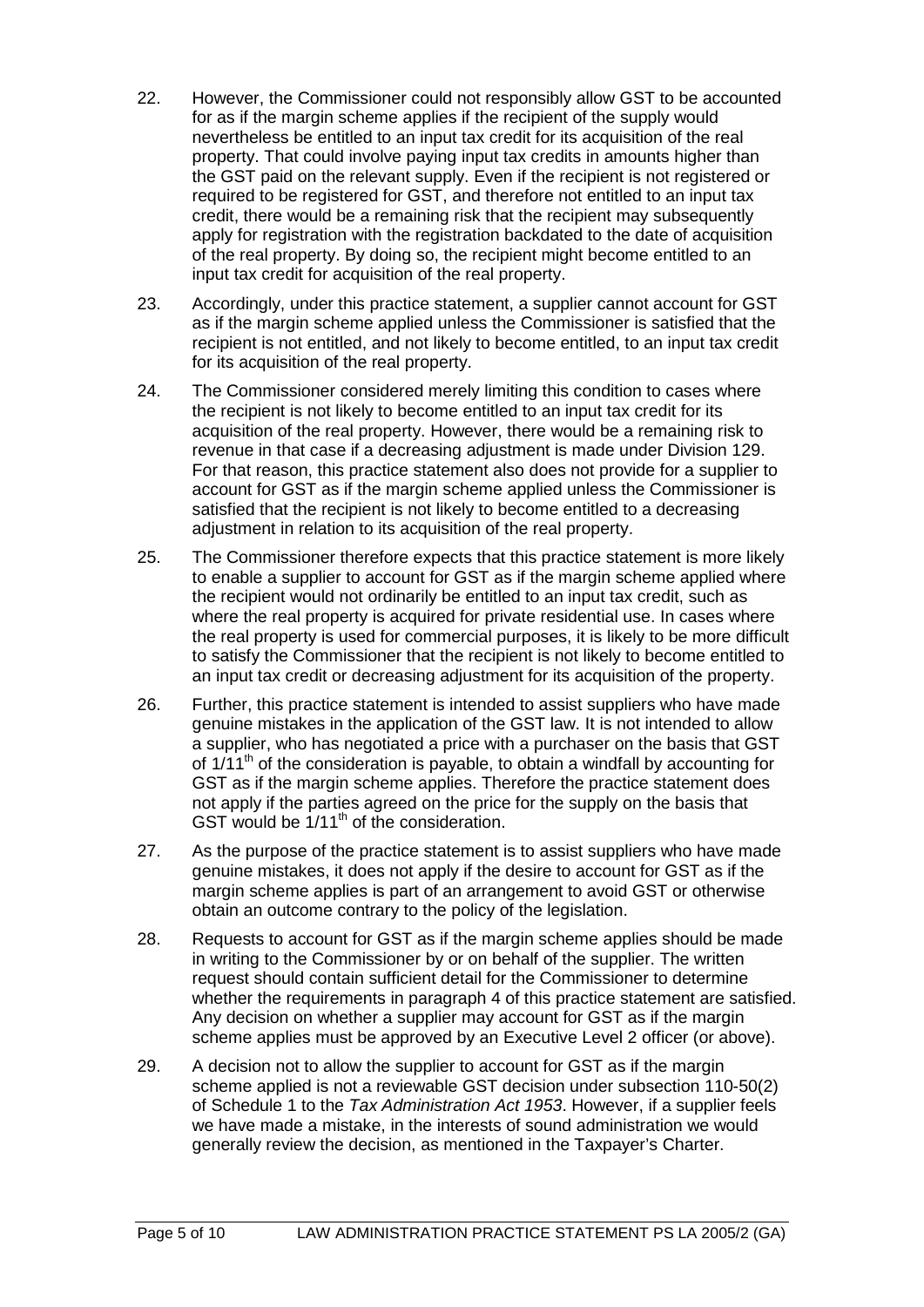#### **Examples**

30. Set out below are examples of where, because of a genuine mistake, the supplier inadvertently did not choose to apply the margin scheme until after the time that it made the supply.

#### *Example 1: genuine mistake that the supply was GST-free*

- 31. In January 2002 Farmer Joe acquired farm land for \$440,000 from a supplier that was not registered or required to be registered for GST. He registered for GST and began running the farm.
- 32. In June 2004 Farmer Joe sold his farm land for \$528,000 to a retired couple for use as their home. The retired couple were not registered for GST and had no intention of farming the land.
- 33. Farmer Joe mistakenly believed he was entitled to treat the sale of his farm land as GST-free under the farm land exemptions in the GST Act. As a result, he did not choose to apply the margin scheme to the sale of the farm land at or before the time he made the supply to the retired couple.
- 34. It was subsequently discovered that the sale of Joe's farm land was not GSTfree under the farm land exemptions. It was a taxable supply. Farmer Joe would therefore be liable for GST of  $1/11<sup>th</sup>$  of the sale price for the farm land. being \$48,000 (1/11<sup>th</sup> of \$528,000).
- 35. If Farmer Joe had applied the margin scheme he would have been liable for GST of  $1/11^{\text{th}}$  of the margin for the supply, being \$8,000 ( $1/11^{\text{th}}$  of [\$528,000 -\$440,000]).
- 36. The retired couple who purchased the property are not registered for GST and do not carry on any enterprise. The Commissioner is satisfied that the retired couple is unlikely to become entitled to an input tax credit or decreasing adjustment for their acquisition of the property. There was no reference to GST being calculated as  $1/11<sup>th</sup>$  of the selling price in the contract for the sale of the property.
- 37. As the other conditions in paragraph 4 of this practice statement are satisfied, the Commissioner would accept that GST may be accounted for as if the margin scheme would apply. That is, the Commissioner would accept that Farmer Joe's GST liability would be satisfied by a payment of \$8,000.

#### *Example 2: genuine mistake that the supply was not taxable – pre 1 July 2000 contract*

- 38. Building Co purchased vacant land in September 1999.
- 39. The site was developed into townhouses which were completed in June 2000. A contract for sale of one of the townhouses for \$275,000 was entered into on 25 June 2000. The buyer, who is not registered for GST, purchased the townhouse as an investment and intends to rent it to tenants for use as a home. The contract of sale settled in August 2000 for that amount. Building Co was registered for GST.<sup>[8](#page-6-0)</sup>

<span id="page-6-0"></span> $8$  This example assumes a valuation has been made that complies with a Determination by the Commissioner under subsection 75-10(3).  $\overline{a}$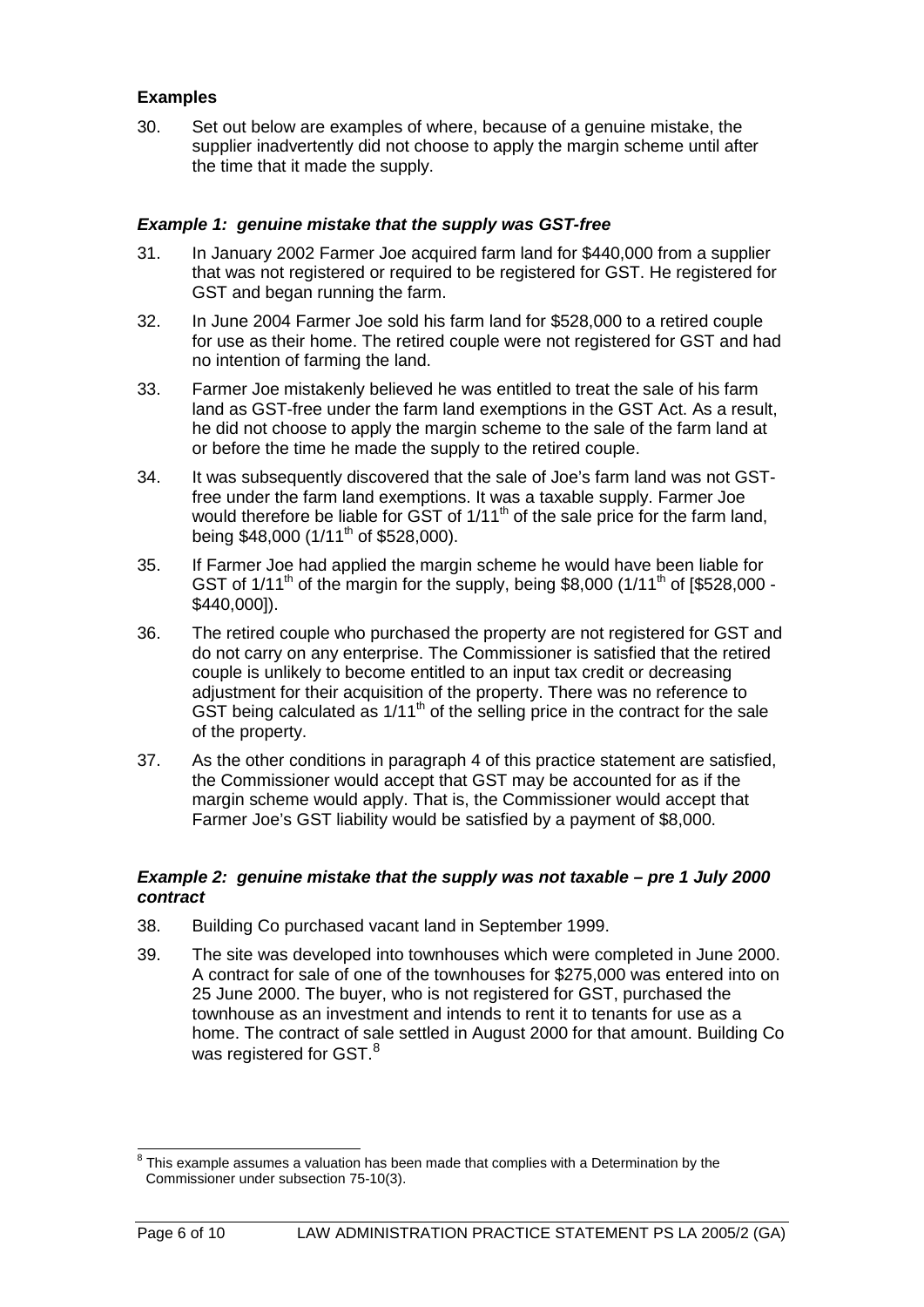- 40. Building Co made a taxable supply and would have been entitled to choose to apply the margin scheme to calculate the GST on the supply. However, because the contract was executed in June 2000 before the commencement of GST, Building Co mistakenly believed that the supply was not subject to GST. Consequently, it did not consider the calculation of GST and therefore did not choose to apply the margin scheme. GST would therefore be payable on the full consideration for the supply rather than the margin. As the contract was executed a few days before 1 July 2000, the margin would have been nil.
- 41. Therefore, Building Co would be liable for GST of 1/11<sup>th</sup> of the full sale price for the supply under the normal rules, being \$25,000  $(1/11<sup>th</sup>$  of \$275,000).
- 42. If Building Co could have applied the margin scheme, it would have been liable for GST of  $1/11<sup>th</sup>$  of the margin for the supply, being nil ( $1/11<sup>th</sup>$  of [\$275,000 - 275,000]).
- 43. As the purchaser is not registered for GST and purchased the townhouse as an investment property for renting to tenants for use as a private home, the Commissioner is satisfied that the purchaser is not likely to become entitled to an input tax credit or decreasing adjustment for its acquisition of the townhouse. There is no evidence to suggest that Building Co is involved in any arrangement intended to produce an outcome contrary to the policy of the legislation in relation to the supply of the townhouse.
- 44. As the other conditions in paragraph 4 of this practice statement are satisfied, the Commissioner would accept that GST may be accounted for as if the margin scheme would apply. That is, the Commissioner would accept that Building Co's GST liability would be nil.

#### *Example 3: genuine mistake that the supplier was not required to be registered for GST when the supply was made*

- 45. In September 2000 a non-profit entity, whose aim was to provide low-rent housing to the community, purchased a block of land for \$99,000 from a developer who applied the margin scheme to calculate the GST on the supply to the non-profit entity. The non-profit entity constructed a home on the land and rented it out to tenants for use as their private home. As the non-profit entity's turnover was below the registration turnover threshold, (\$100,000 before 1 July 2007 and \$150,000 from 1 July 2007) $9$ , it chose not to register for GST.
- 46. The non-profit entity set up an unrelated enterprise in February 2004. This lead to an increase in the turnover of the non-profit entity.
- 47. In March 2004 the non-profit entity sold the house and land to a first home buyer, who was not registered for GST, for its market value of \$330,000. As the non-profit entity had previously chosen not to register for GST, it believed it was not liable to pay GST on the sale of the property. As a result, it did not consider whether to apply the margin scheme to the sale at or before the time it made the supply.
- 48. Due to its increasing turnover, the non-profit entity registered for GST from May 2004.

<span id="page-7-0"></span> $9$  Subsection 23-15(2) of the GST Act and A New Tax System (Goods and Services Tax) Regulations 1999 regulation 23-15.02.  $\overline{a}$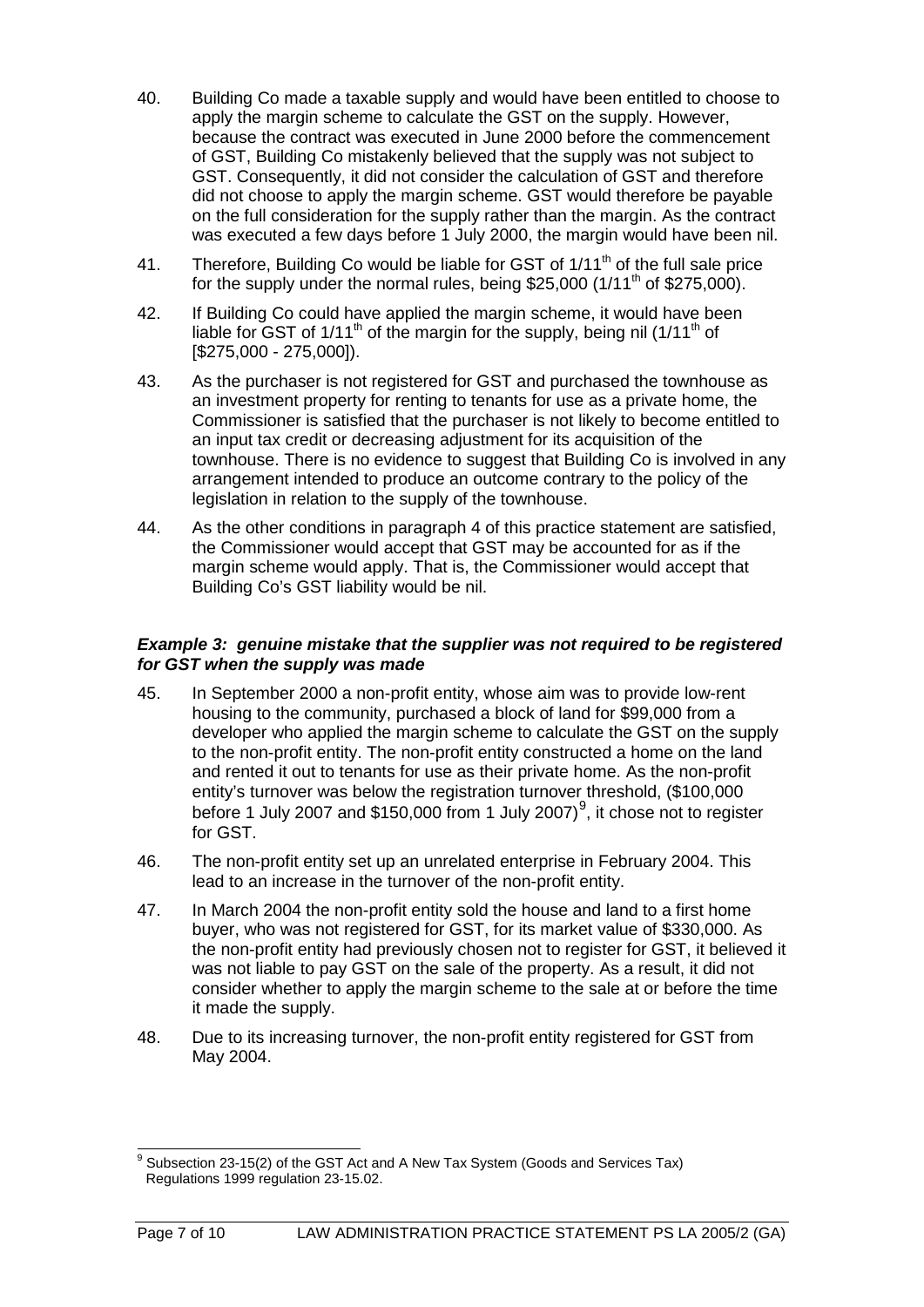- 49. It was subsequently discovered that the non-profit entity exceeded the registration turnover threshold in February 2004 rather than in May 2004. As such, the non-profit entity was required to be registered for GST from February 2004.
- 50. Therefore, the sale of the house and land in March 2004 was a taxable supply. The non-profit entity would be liable for GST of  $1/11<sup>th</sup>$  of the full sale price for the property, being \$30,000 (1/11<sup>th</sup> of \$330,000), if the margin scheme could not be applied. If the margin scheme could be applied, the non-profit entity would have been liable for GST of  $1/11<sup>th</sup>$  of the margin for the supply, being \$21,000 (1/11<sup>th</sup> of [\$330,000 - \$99,000]).
- 51. The Commissioner is satisfied that the first home buyer is not likely to become entitled to an input tax credit or decreasing adjustment for its acquisition of the property.
- 52. As the other conditions in paragraph 4 of this practice statement are satisfied, the Commissioner would accept that GST may be accounted for as if the margin scheme would apply. That is, the Commissioner would accept that the non-profit entity's GST liability would be satisfied by a payment of \$21,000.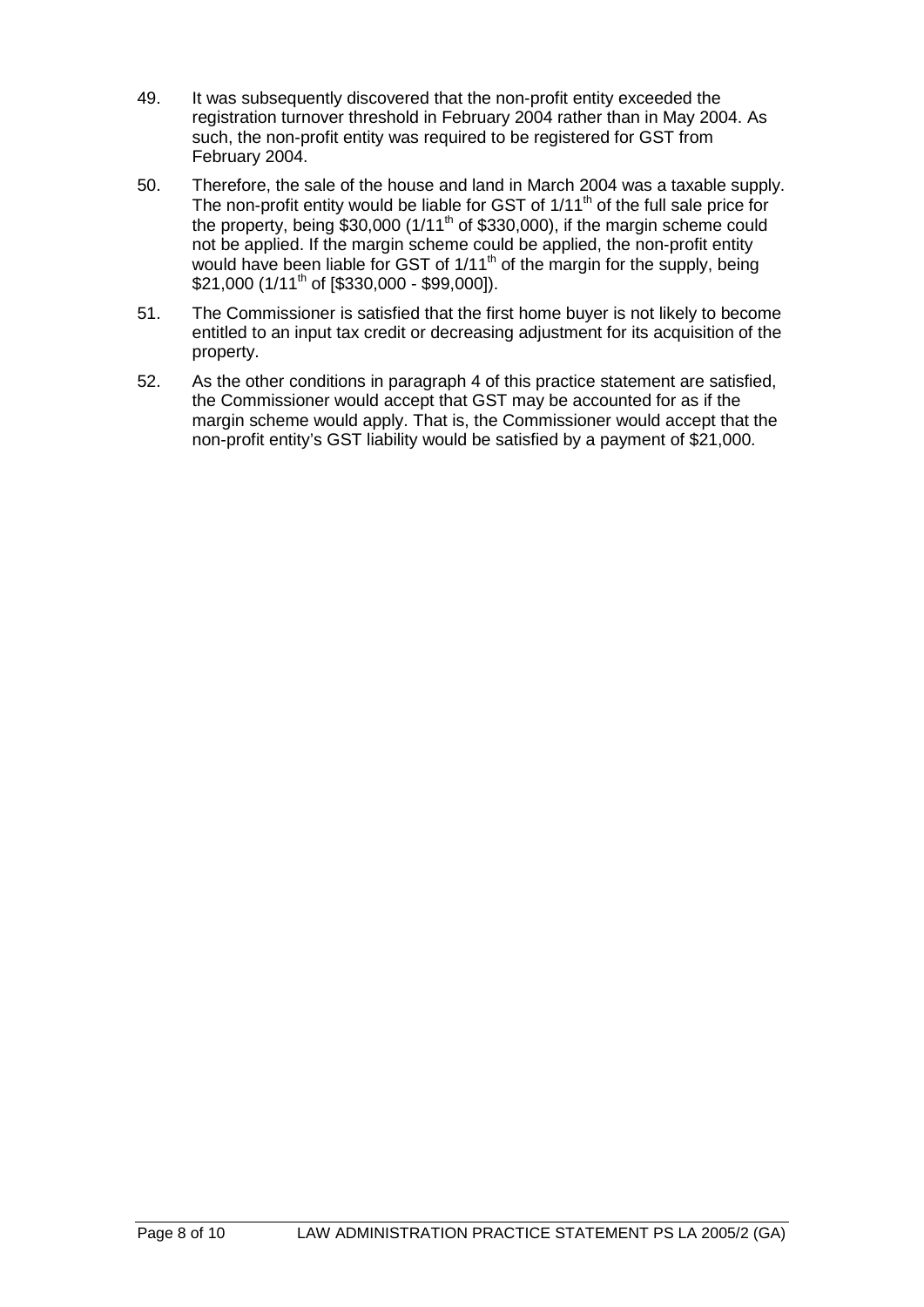### **Amendment history**

| Date of amendment | <b>Part</b>             | <b>Comment</b>                                                                                                                                 |
|-------------------|-------------------------|------------------------------------------------------------------------------------------------------------------------------------------------|
| 17 April 2014     | Footnote 7 & references | Removed fact sheets (8680, 8682,<br>13320), replaced with GSTR 2006/7<br>and Margin scheme - made easy<br>(NAT 73740)                          |
|                   | Subject references      | Replace with 'GST margin scheme'.                                                                                                              |
|                   | Contact details         | Updated.                                                                                                                                       |
| 7 November 2012   | Generally               | Updated to current corporate<br>publication style.                                                                                             |
|                   | Paragraph 29            | Reference to 'subsection 62(2)'<br>updated to 'subsection 110-50(2) of<br>Schedule 1'.                                                         |
| 15 September 2009 | Contact details         | Updated.                                                                                                                                       |
| 25 February 2008  | Contact details         | Updated.                                                                                                                                       |
| 16 October 2007   | Paragraph 45            | Change the GST registration<br>turnover threshold for non-profit<br>entity from \$100,000 to \$150,000 as<br>specified by regulation 23-15.02. |